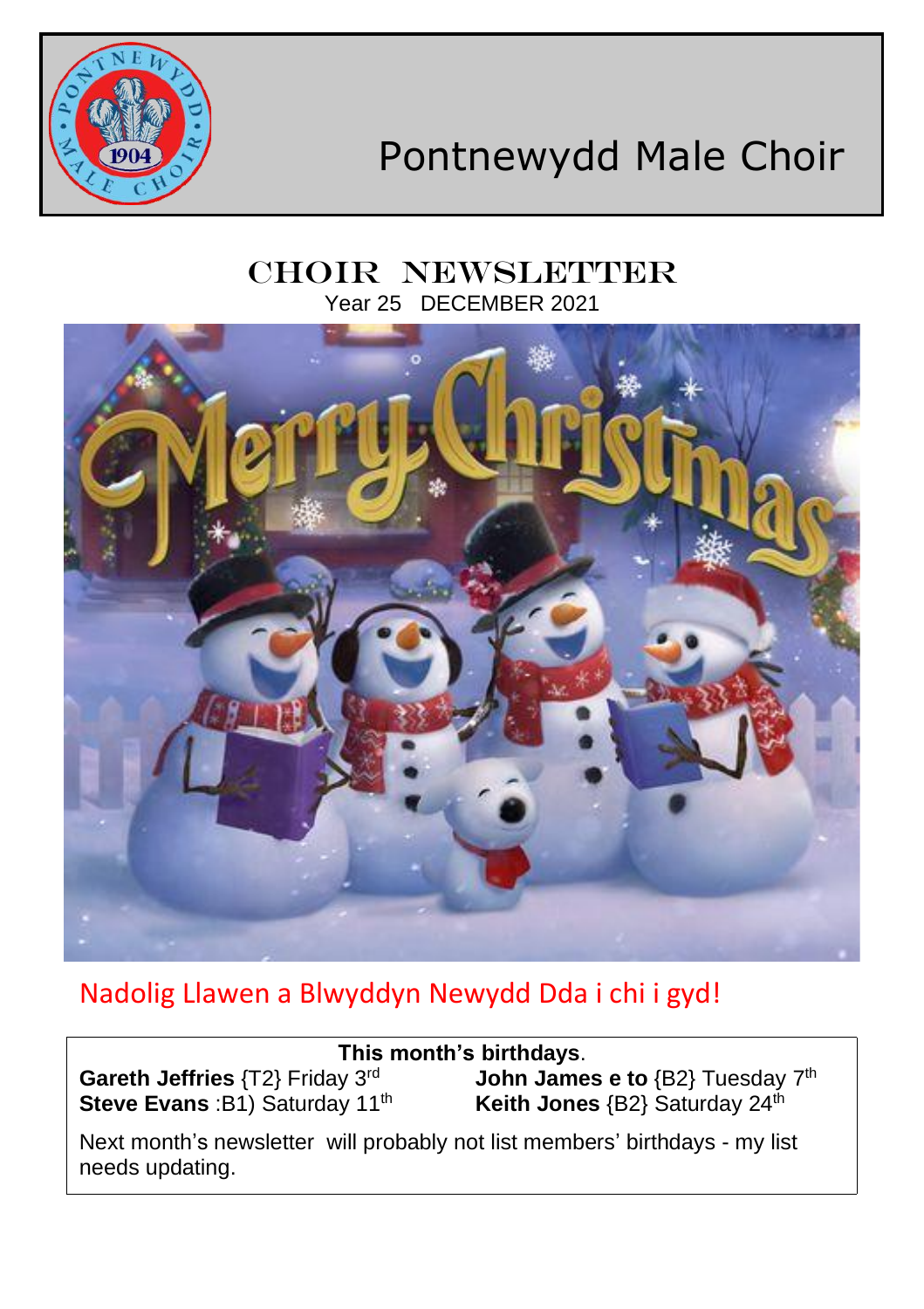#### **Updates.**

*You should have received the special issue. I had received a request to delay issuing this month's newsletter and the contents were a total surprise to your editor. Unlike our media, choir newsletters hopefully only give facts not speculation.*

*Late bits of news also resulted in some updating of the original draft – so, as Jeremy Paxman says on University Challenge, "Let's get on with it".*

We deeply regret having to announce the recent death of the wife of one of our bottom bass, **Mark Woodhouse**. The funeral will take place at the Langston Crematorium on Wednesday 15<sup>th</sup> December at 2:30pm. Anyone attending the funeral are requested to wear a bright tie or something colourful.

Here we echo our General Secretary and send our deep sympathy to Mark.

One of our "vintage" front row top tenors, **Alwyn Nutland**, is having to take an enforced rest. His wife Gwyneth sends details: - Last month he spent 8 days in The Grange hospital. He is now on a course of medication that will hopefully resolve the problem. Alwyn is not allowed to sing until the new year and he grieves that his new regime might restrict his intake of medicinal Barolo.

### **ACTIVITY ! Christmas Carol singing.**

The choir have received two invitations to sing Christmas carols in the lead-up to Christmas. The first is from the Dragons RFC to sing again at the players family Christmas lunch at Rodney Parade on Monday 20<sup>th</sup> December at 3.30pm. The format will be the same as in 2019 and includes the invitation to join them for their meal.

The second invitation is from The Greyhound Inn, Llantrisant, Usk to sing carols on Tuesday 21<sup>st</sup> December from 7.30 pm until 8pm as part of their Victorian Christmas theme. If the weather is suitable we will be singing outside the main entrance but if it's inclement then we will be singing in the covered patio area at the rear of the pub.

We have accepted both invitations and more details will be issued at our next practices.

*This update is being inserted before we hear any announcements about new restrictions due to the virus mutation. Let's hope singing will be permissible.*